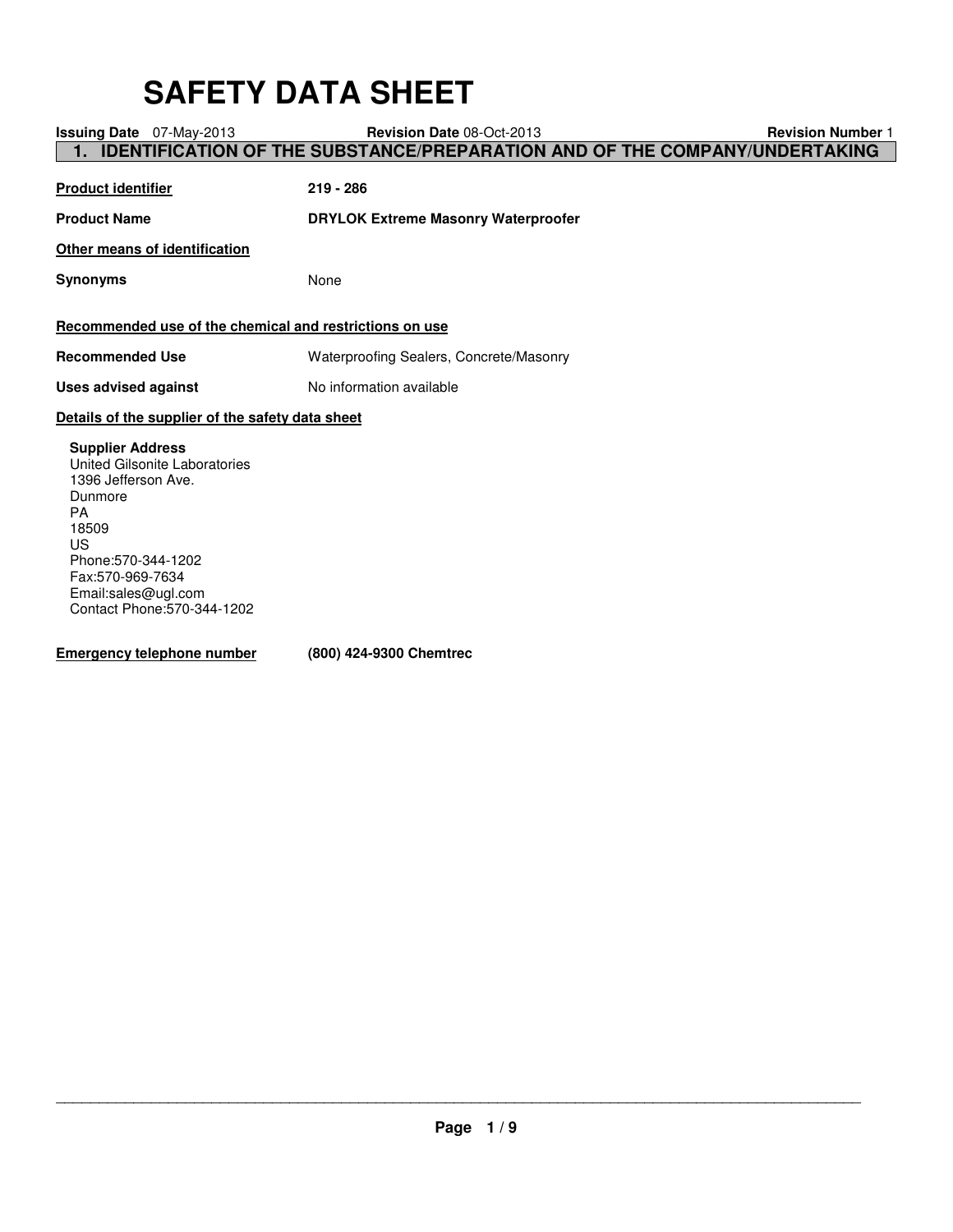## **2. HAZARDS IDENTIFICATION**

\_\_\_\_\_\_\_\_\_\_\_\_\_\_\_\_\_\_\_\_\_\_\_\_\_\_\_\_\_\_\_\_\_\_\_\_\_\_\_\_\_\_\_\_\_\_\_\_\_\_\_\_\_\_\_\_\_\_\_\_\_\_\_\_\_\_\_\_\_\_\_\_\_\_\_\_\_\_\_\_\_\_\_\_\_\_\_\_\_\_\_\_\_

#### **Classification**

This chemical is considered hazardous by the 2012 OSHA Hazard Communication Standard (29 CFR 1910.1200).

| Acute<br>Inhalation<br>'Vapors.<br>toxicity | Jatedor:<br>w          |
|---------------------------------------------|------------------------|
| Carcinogenicity                             | ataann<br>ualcyu       |
| Reproductive toxicity                       | atogor<br>77<br>valtuu |

#### **GHS Label elements, including precautionary statements**

#### **Emergency Overview**

#### **Signal word** Warning

**Hazard statements** Harmful if inhaled Suspected of damaging fertility or the unborn child



**Appearance** White **Physical State** Liquid **Odor** Ammonia

#### **Precautionary Statements - Prevention**

Obtain special instructions before use Do not handle until all safety precautions have been read and understood Use personal protective equipment as required Avoid breathing dust/fume/gas/mist/vapors/spray Use only outdoors or in a well-ventilated area

#### **Precautionary Statements - Response**

IF exposed or concerned: Get medical advice/attention

#### **Inhalation**

IF INHALED: Remove victim to fresh air and keep at rest in a position comfortable for breathing

#### **Precautionary Statements - Storage**

Store locked up

#### **Precautionary Statements - Disposal**

Dispose of contents/container to an approved waste disposal plant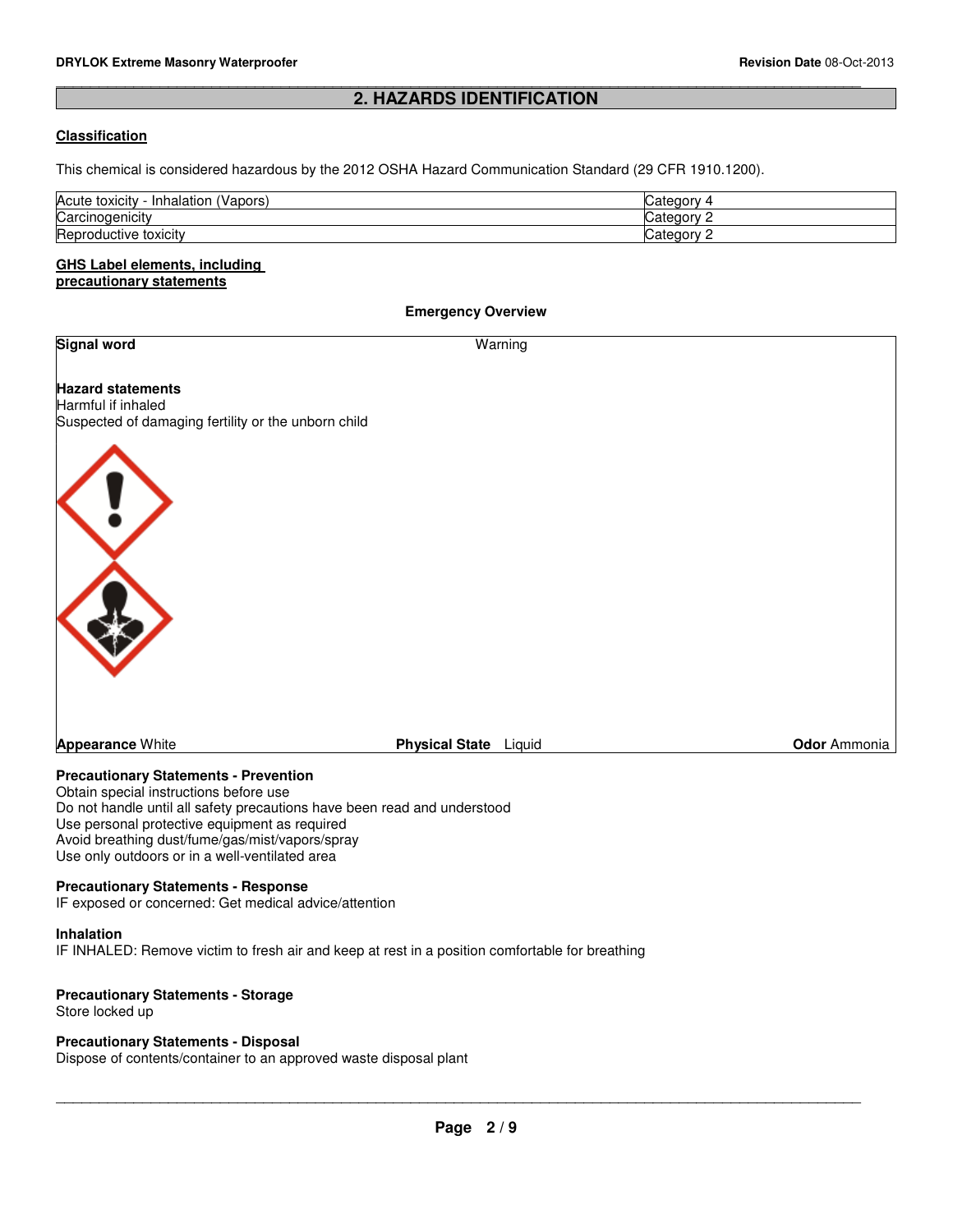## **Hazards not otherwise classified (HNOC)**

Not Applicable

#### **Other information**

• Harmful to aquatic life with long lasting effects

## **Interactions with Other Chemicals** No information available.

## **3. COMPOSITION/INFORMATION ON INGREDIENTS**

\_\_\_\_\_\_\_\_\_\_\_\_\_\_\_\_\_\_\_\_\_\_\_\_\_\_\_\_\_\_\_\_\_\_\_\_\_\_\_\_\_\_\_\_\_\_\_\_\_\_\_\_\_\_\_\_\_\_\_\_\_\_\_\_\_\_\_\_\_\_\_\_\_\_\_\_\_\_\_\_\_\_\_\_\_\_\_\_\_\_\_\_\_

| <b>Chemical Name</b>                     | <b>CAS-No</b> | Weight %  | <b>Trade Secret</b> |
|------------------------------------------|---------------|-----------|---------------------|
| Titanium dioxide                         | 13463-67-7    | 10 - 30   |                     |
| Diethylene glycol monomethyl ether       | 111-77-3      | 2 - 7     |                     |
| 2-Propanol, 1-(2-butoxy-1-methylethoxy)- | 29911-28-2    | - 5       |                     |
| Propanol, oxybis-, dibenzoate            | 27138-31-4    | $0.1 - 1$ |                     |

\* The exact percentage (concentration) of composition has been withheld as a trade secret

## **4. FIRST AID MEASURES**

#### **First aid measures**

| <b>General Advice</b>                                       | Immediate medical attention is required. Show this safety data sheet to the doctor in<br>attendance.     |
|-------------------------------------------------------------|----------------------------------------------------------------------------------------------------------|
| <b>Eye Contact</b>                                          | Rinse thoroughly with plenty of water, also under the eyelids. If symptoms persist, call a<br>physician. |
| <b>Skin Contact</b>                                         | Wash skin with soap and water. In the case of skin irritation or allergic reactions see a<br>physician.  |
| <b>Inhalation</b>                                           | Move to fresh air. If symptoms persist, call a physician.                                                |
| Ingestion                                                   | Do NOT induce vomiting. Drink plenty of water. If symptoms persist, call a physician.                    |
| Most important symptoms and effects, both acute and delayed |                                                                                                          |
| <b>Most Important Symptoms/Effects</b>                      | No information available.                                                                                |
|                                                             | Indication of any immediate medical attention and special treatment needed                               |
| Natos to Dhusisian                                          | Troot oumntamatically                                                                                    |

**Notes to Physician** Treat symptomatically.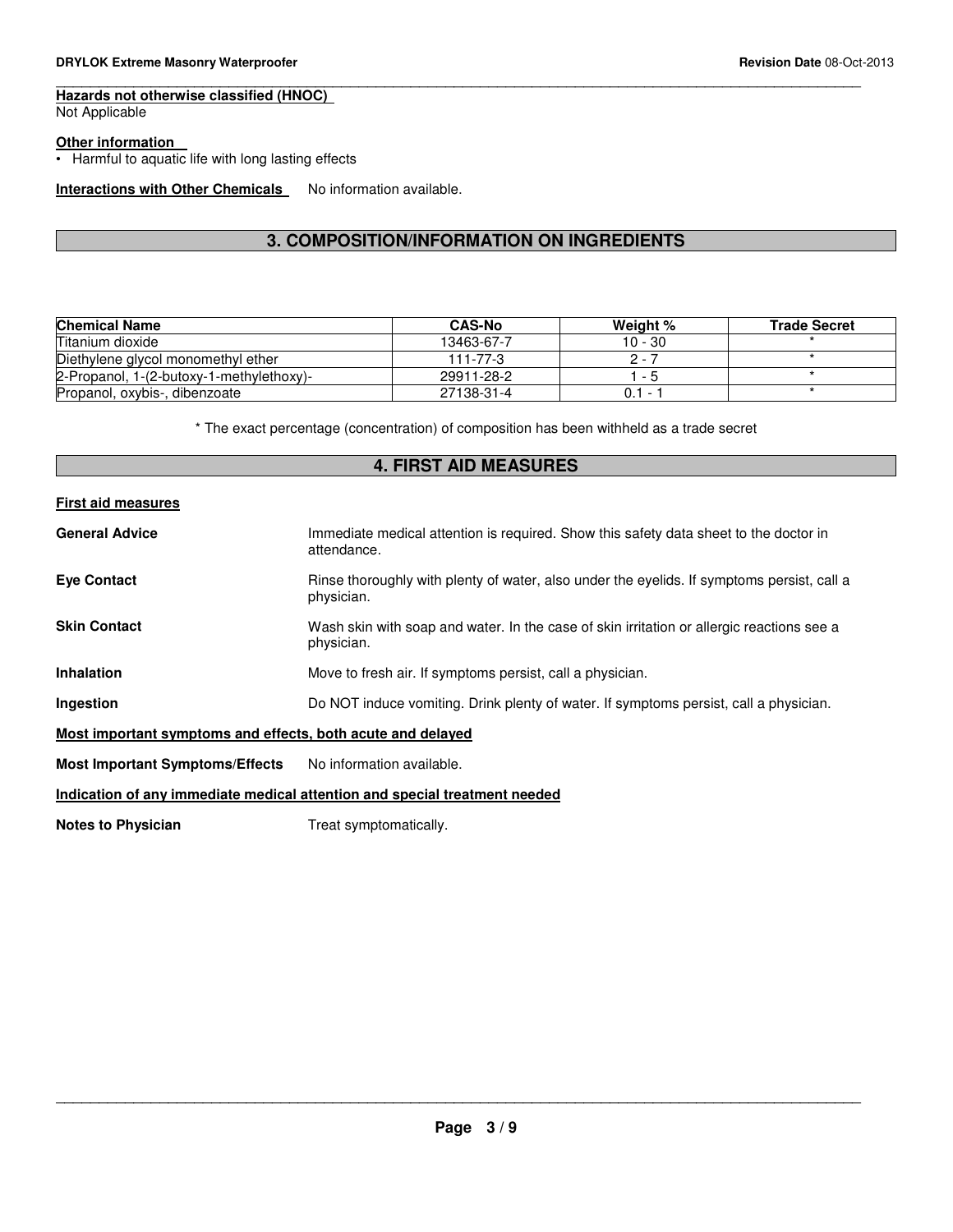#### \_\_\_\_\_\_\_\_\_\_\_\_\_\_\_\_\_\_\_\_\_\_\_\_\_\_\_\_\_\_\_\_\_\_\_\_\_\_\_\_\_\_\_\_\_\_\_\_\_\_\_\_\_\_\_\_\_\_\_\_\_\_\_\_\_\_\_\_\_\_\_\_\_\_\_\_\_\_\_\_\_\_\_\_\_\_\_\_\_\_\_\_\_ **5. FIRE-FIGHTING MEASURES**

#### **Suitable Extinguishing Media**

Use extinguishing measures that are appropriate to local circumstances and the surrounding environment.

#### **Unsuitable Extinguishing Media**

CAUTION: Use of water spray when fighting fire may be inefficient.

#### **Specific Hazards Arising from the Chemical**

No information available

#### **Hazardous Combustion Products**

Carbon oxides.

#### **Explosion Data Sensitivity to Mechanical Impact** No

**Sensitivity to Static Discharge Moments** 

#### **Protective Equipment and Precautions for Firefighters**

As in any fire, wear self-contained breathing apparatus pressure-demand, MSHA/NIOSH (approved or equivalent) and full protective gear.

### **6. ACCIDENTAL RELEASE MEASURES**

|                                                              | Personal precautions, protective equipment and emergency procedures                                                                                                                                                               |  |
|--------------------------------------------------------------|-----------------------------------------------------------------------------------------------------------------------------------------------------------------------------------------------------------------------------------|--|
| <b>Personal Precautions</b>                                  | Avoid contact with eyes.                                                                                                                                                                                                          |  |
| <b>Other Information</b>                                     | Refer to protective measures listed in Sections 7 and 8.                                                                                                                                                                          |  |
| <b>Environmental precautions</b>                             |                                                                                                                                                                                                                                   |  |
| <b>Environmental Precautions</b>                             | Refer to protective measures listed in Sections 7 and 8.                                                                                                                                                                          |  |
| Methods and material for containment and cleaning up         |                                                                                                                                                                                                                                   |  |
| <b>Methods for Containment</b>                               | Prevent further leakage or spillage if safe to do so.                                                                                                                                                                             |  |
| <b>Methods for Cleaning Up</b>                               | Pick up and transfer to properly labeled containers.                                                                                                                                                                              |  |
|                                                              | <b>7. HANDLING AND STORAGE</b>                                                                                                                                                                                                    |  |
| <b>Precautions for safe handling</b>                         |                                                                                                                                                                                                                                   |  |
| <b>Handling</b>                                              | Handle in accordance with good industrial hygiene and safety practice. Avoid contact with skin,<br>eyes and clothing. Do not eat, drink or smoke when using this product. Remove and wash<br>contaminated clothing before re-use. |  |
| Conditions for safe storage, including any incompatibilities |                                                                                                                                                                                                                                   |  |

#### **Storage** Keep container tightly closed. Store locked up.

**Incompatible Products** None known based on information supplied.

## **8. EXPOSURE CONTROLS/PERSONAL PROTECTION**

#### **Control parameters**

| <b>Exposure</b><br>Guidelines |                      |                 |                   |
|-------------------------------|----------------------|-----------------|-------------------|
| .<br><b>Chemical Name</b>     | ACGIH T<br>-- -<br>. | <b>OCHA DEI</b> | <b>NIOSH IDLF</b> |
|                               |                      |                 |                   |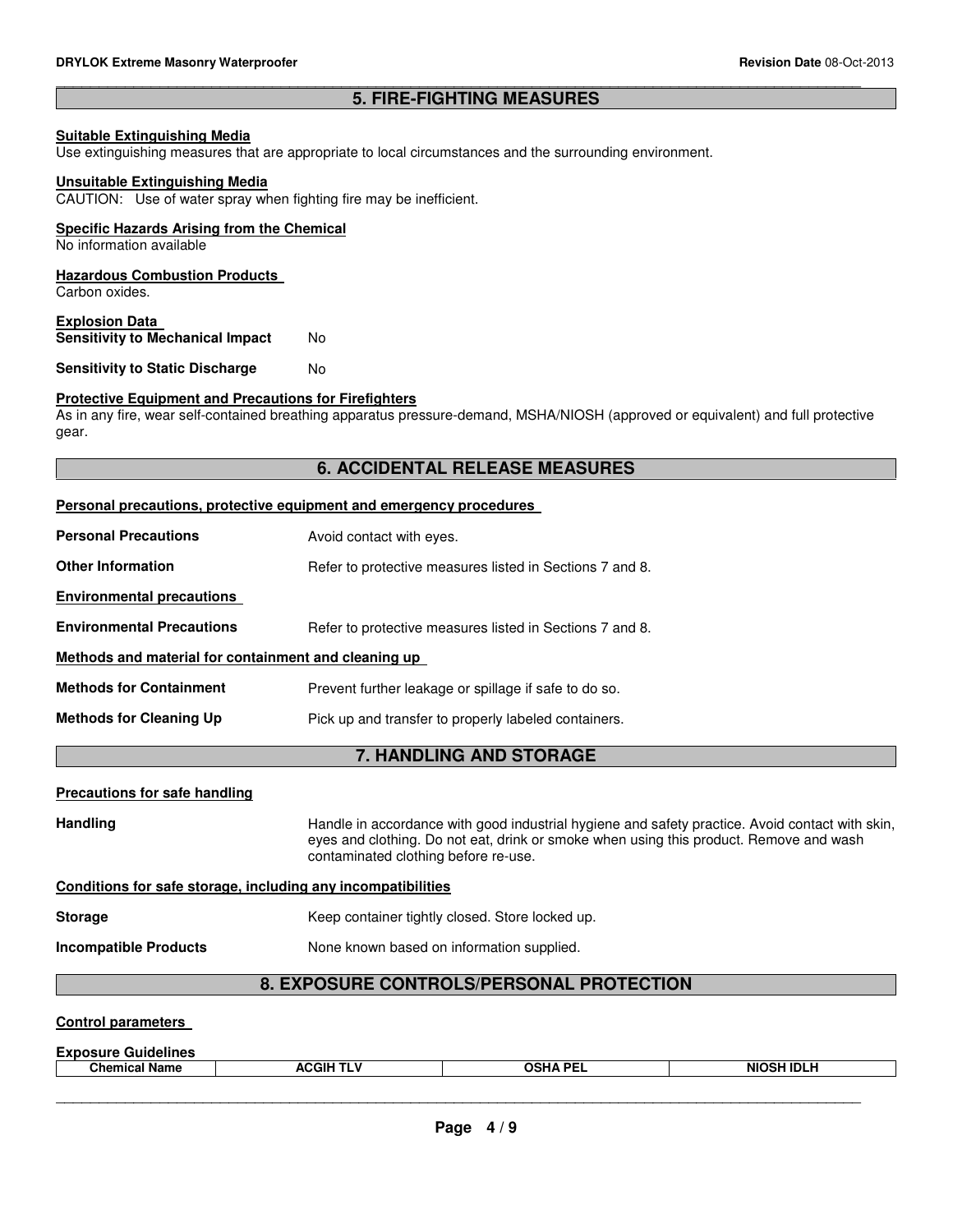| Fitanium dioxide | TWA: 1<br>$10 \text{ ma/m}$ <sup>3</sup> | TWA: 15.<br>total dust<br>ma/m° د               | <b>EOOO</b><br>idl<br>H.<br>mq/m <sup>3</sup> |
|------------------|------------------------------------------|-------------------------------------------------|-----------------------------------------------|
| 13463-67-7       |                                          | TWA.<br>total dust<br>∣ ma/m°<br>(vacated)<br>v |                                               |
|                  |                                          |                                                 |                                               |

ACGIH TLV: American Conference of Governmental Industrial Hygienists - Threshold Limit Value. OSHA PEL: Occupational Safety and Health Administration - Permissible Exposure Limits. NIOSH IDLH: Immediately Dangerous to Life or Health.

| <b>Other Exposure Guidelines</b> | Vacated limits revoked by the Court of Appeals decision in AFL-CIO v. OSHA, 965 F.2d 962 |
|----------------------------------|------------------------------------------------------------------------------------------|
|                                  | (11th Cir., 1992).                                                                       |

#### **Appropriate engineering controls**

| <b>Engineering Measures</b>                                           | Showers<br>Eyewash stations<br><b>Ventilation systems</b>                                                                                                                                             |
|-----------------------------------------------------------------------|-------------------------------------------------------------------------------------------------------------------------------------------------------------------------------------------------------|
| Individual protection measures, such as personal protective equipment |                                                                                                                                                                                                       |
| <b>Eve/Face Protection</b>                                            | No special protective equipment required.                                                                                                                                                             |
| <b>Skin and Body Protection</b>                                       | Wear protective gloves/clothing.                                                                                                                                                                      |
| <b>Respiratory Protection</b>                                         | No protective equipment is needed under normal use conditions. If exposure limits are<br>exceeded or irritation is experienced, ventilation and evacuation may be required.                           |
| <b>Hygiene Measures</b>                                               | Handle in accordance with good industrial hygiene and safety practice. Do not eat, drink or<br>smoke when using this product. Wash hands before breaks and immediately after handling the<br>product. |

## **9. PHYSICAL AND CHEMICAL PROPERTIES**

## **Physical and Chemical Properties**

| <b>Physical State</b>                                    | Liquid                   |                       |                          |
|----------------------------------------------------------|--------------------------|-----------------------|--------------------------|
| Appearance                                               | White                    | Odor                  | Ammonia                  |
| Color                                                    | No information available | <b>Odor Threshold</b> | No information available |
|                                                          |                          |                       |                          |
| Property                                                 | <b>Values</b>            | <b>Remarks/Method</b> |                          |
| рH                                                       | q                        | None known            |                          |
| Melting/freezing point                                   | No data available        | None known            |                          |
| <b>Boiling Point/Range</b>                               | 100℃ / 212 °F            | None known            |                          |
| <b>Flash Point</b>                                       | 5001C / 9034F            | None known            |                          |
| <b>Evaporation rate</b>                                  | No data available        | None known            |                          |
| Flammability (solid, gas)                                | No data available        | None known            |                          |
| <b>Flammability Limits in Air</b>                        |                          |                       |                          |
| <b>Upper flammability limit</b>                          | No data available        |                       |                          |
| Lower flammability limit                                 | No data available        |                       |                          |
| Vapor pressure                                           | No data available        | None known            |                          |
| Vapor density                                            | No data available        | None known            |                          |
| <b>Specific Gravity</b>                                  | No data available        | None known            |                          |
| <b>Water Solubility</b>                                  | Soluble in water.        | None known            |                          |
| Solubility in other solvents                             | No data available        | None known            |                          |
| Partition coefficient: n-octanol/water No data available |                          | None known            |                          |
| <b>Autoignition temperature</b>                          | No data available        | None known            |                          |
| <b>Decomposition temperature</b>                         | No data available        | None known            |                          |
| Kinematic viscosity                                      | No data available        | None known            |                          |
| <b>Dynamic viscosity</b>                                 | No data available        | None known            |                          |
| <b>Explosive Properties</b>                              | No data available        |                       |                          |
| <b>Oxidizing Properties</b>                              | No data available        |                       |                          |
|                                                          |                          |                       |                          |
| <b>Other Information</b>                                 |                          |                       |                          |
| <b>Softening Point</b>                                   | No data available        |                       |                          |
| <b>VOC Content (%)</b>                                   | No data available        |                       |                          |
|                                                          |                          |                       |                          |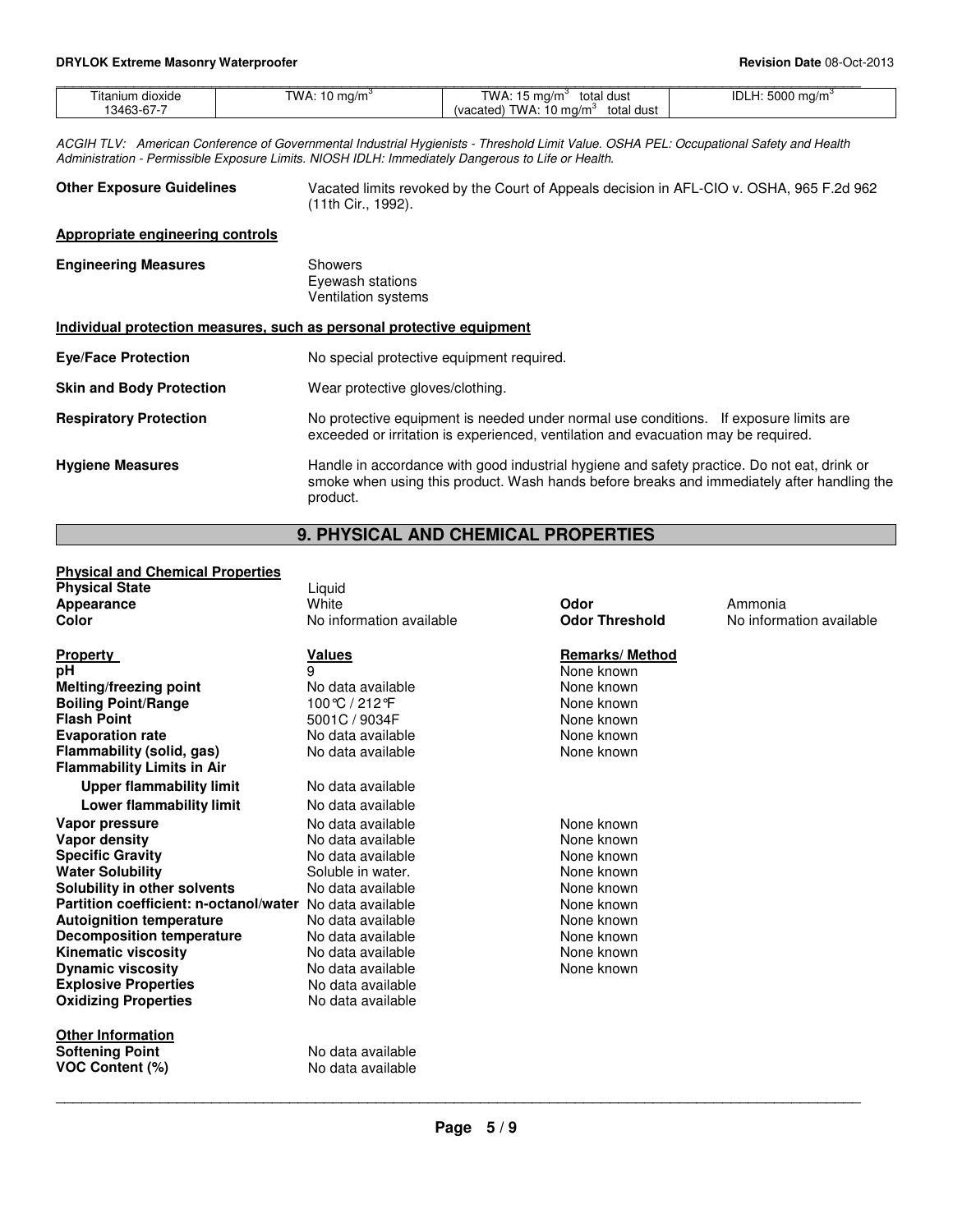## **10. STABILITY AND REACTIVITY**

\_\_\_\_\_\_\_\_\_\_\_\_\_\_\_\_\_\_\_\_\_\_\_\_\_\_\_\_\_\_\_\_\_\_\_\_\_\_\_\_\_\_\_\_\_\_\_\_\_\_\_\_\_\_\_\_\_\_\_\_\_\_\_\_\_\_\_\_\_\_\_\_\_\_\_\_\_\_\_\_\_\_\_\_\_\_\_\_\_\_\_\_\_

#### **Reactivity**

No data available.

#### **Chemical stability**

Stable under recommended storage conditions.

#### **Possibility of Hazardous Reactions**

None under normal processing.

#### **Hazardous Polymerization**

Hazardous polymerization does not occur.

#### **Conditions to avoid**

None known based on information supplied.

#### **Incompatible materials**

None known based on information supplied.

#### **Hazardous Decomposition Products**

Carbon oxides.

## **11. TOXICOLOGICAL INFORMATION**

#### **Information on likely routes of exposure**

#### **Product Information**

| <b>Inhalation</b>   | There is no data available for this product. |
|---------------------|----------------------------------------------|
| <b>Eve Contact</b>  | There is no data available for this product. |
| <b>Skin Contact</b> | There is no data available for this product. |
| Ingestion           | There is no data available for this product. |

| <b>Chemical Name</b>           | LD50 Oral             | LD50 Dermal | <b>LC50 Inhalation</b>   |
|--------------------------------|-----------------------|-------------|--------------------------|
| Titanium dioxide               | $> 10000$ mg/kg (Rat) |             | $\overline{\phantom{0}}$ |
| 13463-67-7                     |                       |             |                          |
| 2-Propanol,                    |                       |             | > 2.04 mg/L (Rat) 4 h    |
| $1-(2-butoxy-1-methylethoxy)-$ |                       |             | $= 42.1$ ppm (Rat) 4 h   |
| 29911-28-2                     |                       |             |                          |
|                                |                       |             |                          |

| Information on toxicological effects |                                                          |                                                                                            |  |   |  |  |
|--------------------------------------|----------------------------------------------------------|--------------------------------------------------------------------------------------------|--|---|--|--|
| <b>Symptoms</b>                      |                                                          | No information available.                                                                  |  |   |  |  |
|                                      |                                                          | Delayed and immediate effects as well as chronic effects from short and long-term exposure |  |   |  |  |
| <b>Sensitization</b>                 |                                                          | No information available.                                                                  |  |   |  |  |
| <b>Mutagenic Effects</b>             |                                                          | No information available.                                                                  |  |   |  |  |
| Carcinogenicity                      |                                                          | The table below indicates whether each agency has listed any ingredient as a carcinogen.   |  |   |  |  |
| <b>Chemical Name</b>                 | <b>ACGIH</b><br><b>IARC</b><br><b>NTP</b><br><b>OSHA</b> |                                                                                            |  |   |  |  |
| Titanium dioxide<br>13463-67-7       |                                                          | Group 2B                                                                                   |  | x |  |  |
|                                      |                                                          |                                                                                            |  |   |  |  |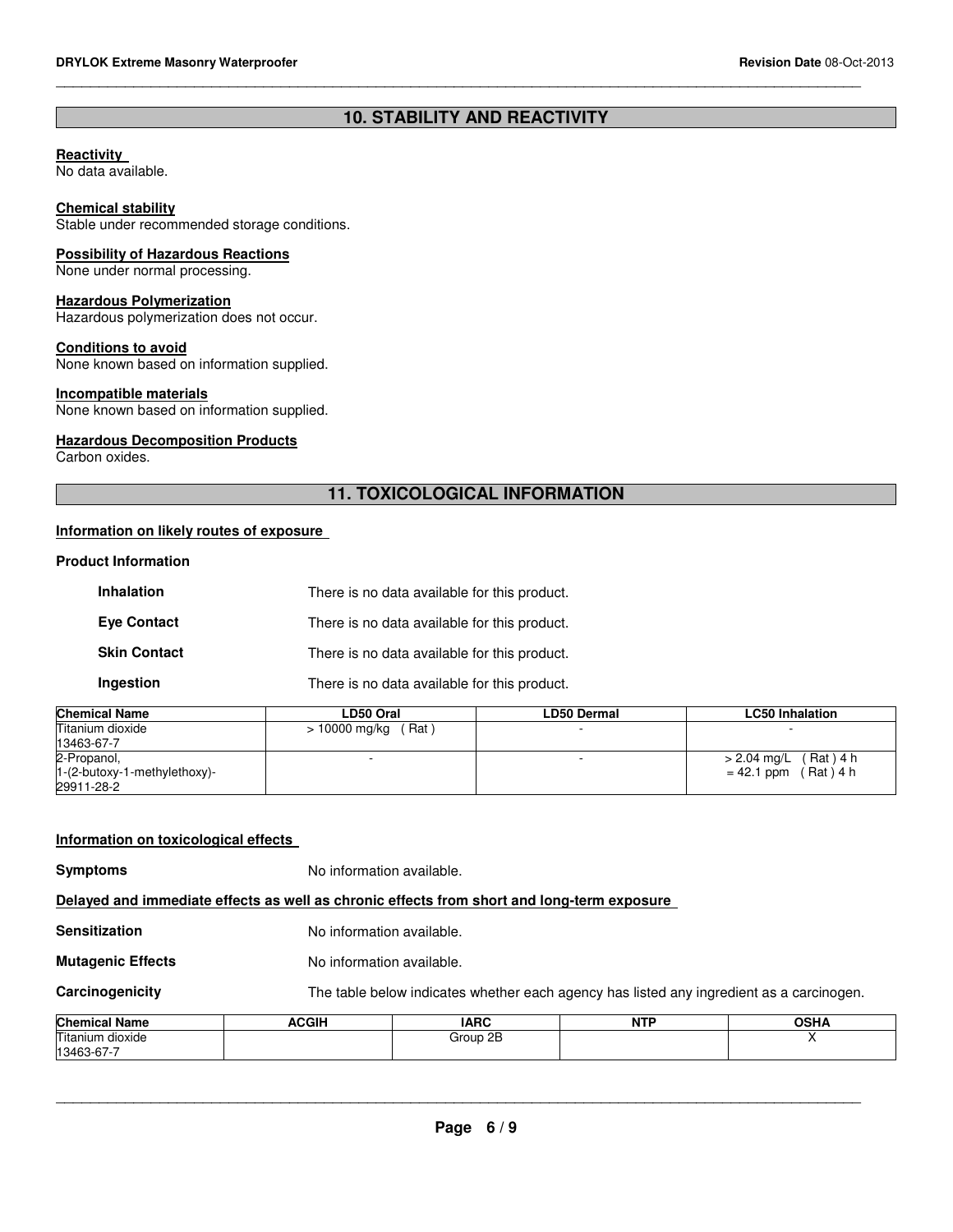| <b>IARC: (International Agency for Research on Cancer)</b><br>Group 2B - Possibly Carcinogenic to Humans<br>Group 3 - Not Classifiable as to Carcinogenicity in Humans<br><b>OSHA: (Occupational Safety &amp; Health Administration)</b><br>X - Present |                                                                                                                                                                                                                                                                                                                                                                                             |
|---------------------------------------------------------------------------------------------------------------------------------------------------------------------------------------------------------------------------------------------------------|---------------------------------------------------------------------------------------------------------------------------------------------------------------------------------------------------------------------------------------------------------------------------------------------------------------------------------------------------------------------------------------------|
| <b>Reproductive Toxicity</b><br><b>STOT - single exposure</b><br><b>STOT - repeated exposure</b><br><b>Chronic Toxicity</b>                                                                                                                             | Contains a known or suspected reproductive toxin.<br>No information available.<br>No information available.<br>No known effect based on information supplied. Contains a known or suspected carcinogen                                                                                                                                                                                      |
| <b>Target Organ Effects</b><br><b>Aspiration Hazard</b>                                                                                                                                                                                                 | Contains a known or suspected reproductive toxin. Possible risks of irreversible effects.<br>Titanium dioxide has been classified by the International Agency for Research on Cancer<br>(IARC) as possibly carcinogenic to humans (Group 2B) by inhalation.<br>Respiratory system. Eyes. Skin. Gastrointestinal tract (GI). Reproductive system. Lungs. Liver.<br>No information available. |

\_\_\_\_\_\_\_\_\_\_\_\_\_\_\_\_\_\_\_\_\_\_\_\_\_\_\_\_\_\_\_\_\_\_\_\_\_\_\_\_\_\_\_\_\_\_\_\_\_\_\_\_\_\_\_\_\_\_\_\_\_\_\_\_\_\_\_\_\_\_\_\_\_\_\_\_\_\_\_\_\_\_\_\_\_\_\_\_\_\_\_\_\_

### **Numerical measures of toxicity Product Information**

**The following values are calculated based on chapter 3.1 of the GHS document ATEmix (oral)** 25,000.00 mg/kg **ATEmix (inhalation-vapor)** 16.35ATEmix

#### **12. ECOLOGICAL INFORMATION**

#### **Ecotoxicity**

Harmful to aquatic life with long lasting effects.

#### **Persistence and Degradability**

No information available.

#### **Bioaccumulation**

No information available.

#### **Other Adverse Effects**

No information available.

### **13. DISPOSAL CONSIDERATIONS**

| Waste treatment methods |  |
|-------------------------|--|
|                         |  |

| <b>Waste Disposal Methods</b> | This material, as supplied, is not a hazardous waste according to Federal regulations (40 CFR<br>261). This material could become a hazardous waste if it is mixed with or otherwise comes in<br>contact with a hazardous waste, if chemical additions are made to this material, or if the<br>material is processed or otherwise altered. Consult 40 CFR 261 to determine whether the<br>altered material is a hazardous waste. Consult the appropriate state, regional, or local<br>regulations for additional requirements. |
|-------------------------------|--------------------------------------------------------------------------------------------------------------------------------------------------------------------------------------------------------------------------------------------------------------------------------------------------------------------------------------------------------------------------------------------------------------------------------------------------------------------------------------------------------------------------------|
| <b>Contaminated Packaging</b> | Dispose of in accordance with local regulations.                                                                                                                                                                                                                                                                                                                                                                                                                                                                               |

**California Hazardous Waste Codes** 331

## **14. TRANSPORT INFORMATION**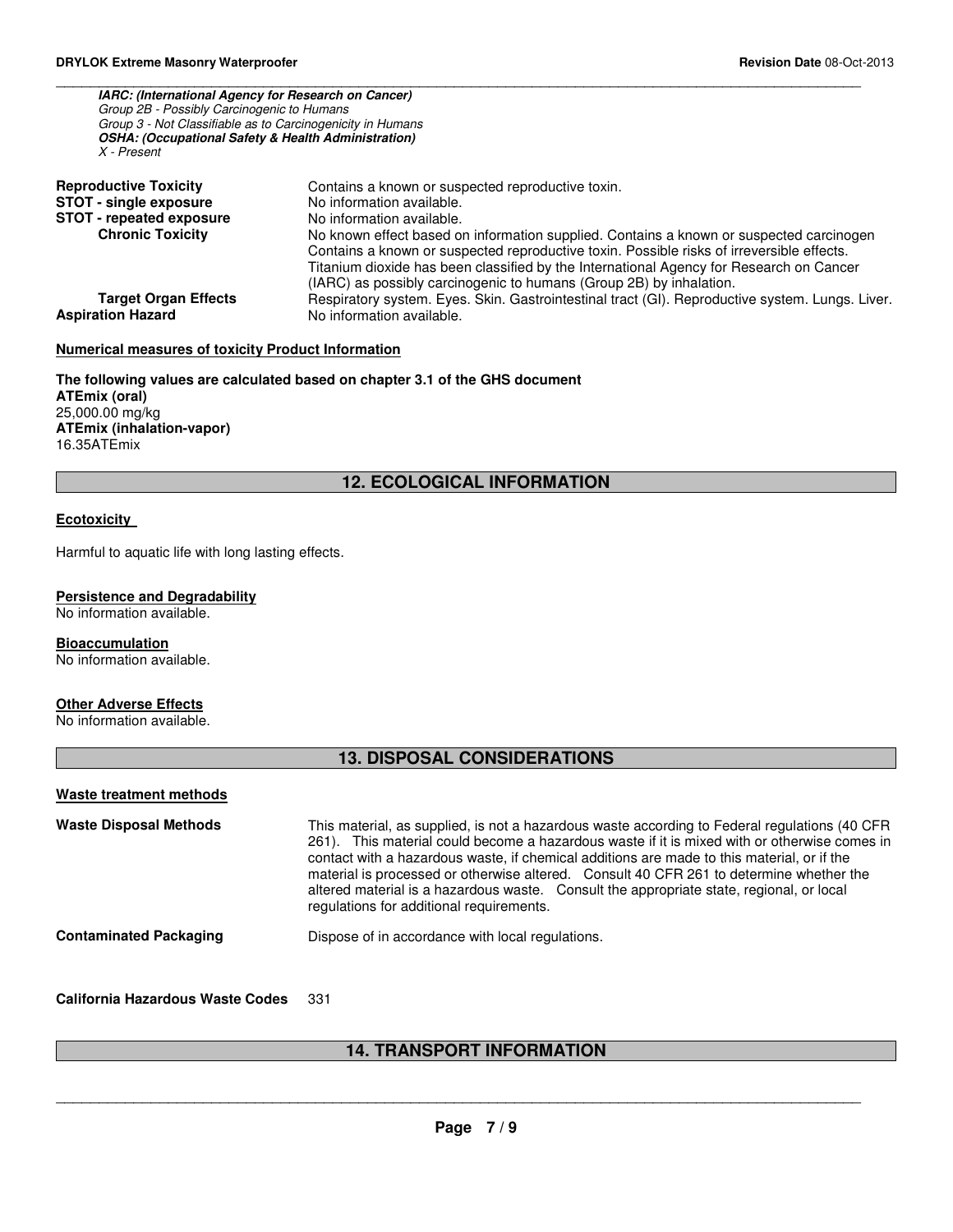#### \_\_\_\_\_\_\_\_\_\_\_\_\_\_\_\_\_\_\_\_\_\_\_\_\_\_\_\_\_\_\_\_\_\_\_\_\_\_\_\_\_\_\_\_\_\_\_\_\_\_\_\_\_\_\_\_\_\_\_\_\_\_\_\_\_\_\_\_\_\_\_\_\_\_\_\_\_\_\_\_\_\_\_\_\_\_\_\_\_\_\_\_\_ **14. TRANSPORT INFORMATION**

| DOT<br><b>Proper Shipping Name</b><br><b>Hazard Class</b>  | <b>NOT REGULATED</b><br><b>NON REGULATED</b><br>N/A |
|------------------------------------------------------------|-----------------------------------------------------|
| TDG                                                        | Not regulated                                       |
| MEX                                                        | Not regulated                                       |
| <b>ICAO</b>                                                | Not regulated                                       |
| IATA<br><b>Proper Shipping Name</b><br><b>Hazard Class</b> | Not regulated<br><b>NON REGULATED</b><br>N/A        |
| <b>IMDG/IMO</b><br><b>Hazard Class</b>                     | Not regulated<br>N/A                                |
| <b>RID</b>                                                 | Not regulated                                       |
| ADR                                                        | Not regulated                                       |
| ADN                                                        | Not regulated                                       |
|                                                            |                                                     |

### **15. REGULATORY INFORMATION**

#### **International Inventories**

| <b>TSCA</b> | Complies                                             |
|-------------|------------------------------------------------------|
| <b>DSL</b>  | All components are listed either on the DSL or NDSL. |

**TSCA** - United States Toxic Substances Control Act Section 8(b) Inventory **DSL/NDSL** - Canadian Domestic Substances List/Non-Domestic Substances List

#### **U.S. Federal Regulations**

#### **SARA 313**

Section 313 of Title III of the Superfund Amendments and Reauthorization Act of 1986 (SARA). This product contains a chemical or chemicals which are subject to the reporting requirements of the Act and Title 40 of the Code of Federal Regulations, Part 372:

| <b>Chemical Name</b>                          | <b>CAS-No</b>       | Weight % | <b>SARA 313 - Threshold</b><br>Values % |
|-----------------------------------------------|---------------------|----------|-----------------------------------------|
| Diethylene glycol monomethyl ether - 111-77-3 | - 77.0<br>75<br>. . |          | ں .                                     |
|                                               |                     |          |                                         |

#### **SARA 311/312 Hazard Categories**

| Acute Health Hazard               | N٥. |
|-----------------------------------|-----|
| Chronic Health Hazard             | No. |
| Fire Hazard                       | N٥. |
| Sudden Release of Pressure Hazard | No. |
| Reactive Hazard                   | N٥. |

#### **Clean Water Act**

This product does not contain any substances regulated as pollutants pursuant to the Clean Water Act (40 CFR 122.21 and 40 CFR 122.42).

#### **CERCLA**

This material, as supplied, contains one or more substances regulated as a hazardous substance under the Comprehensive Environmental Response Compensation and Liability Act (CERCLA) (40 CFR 302):